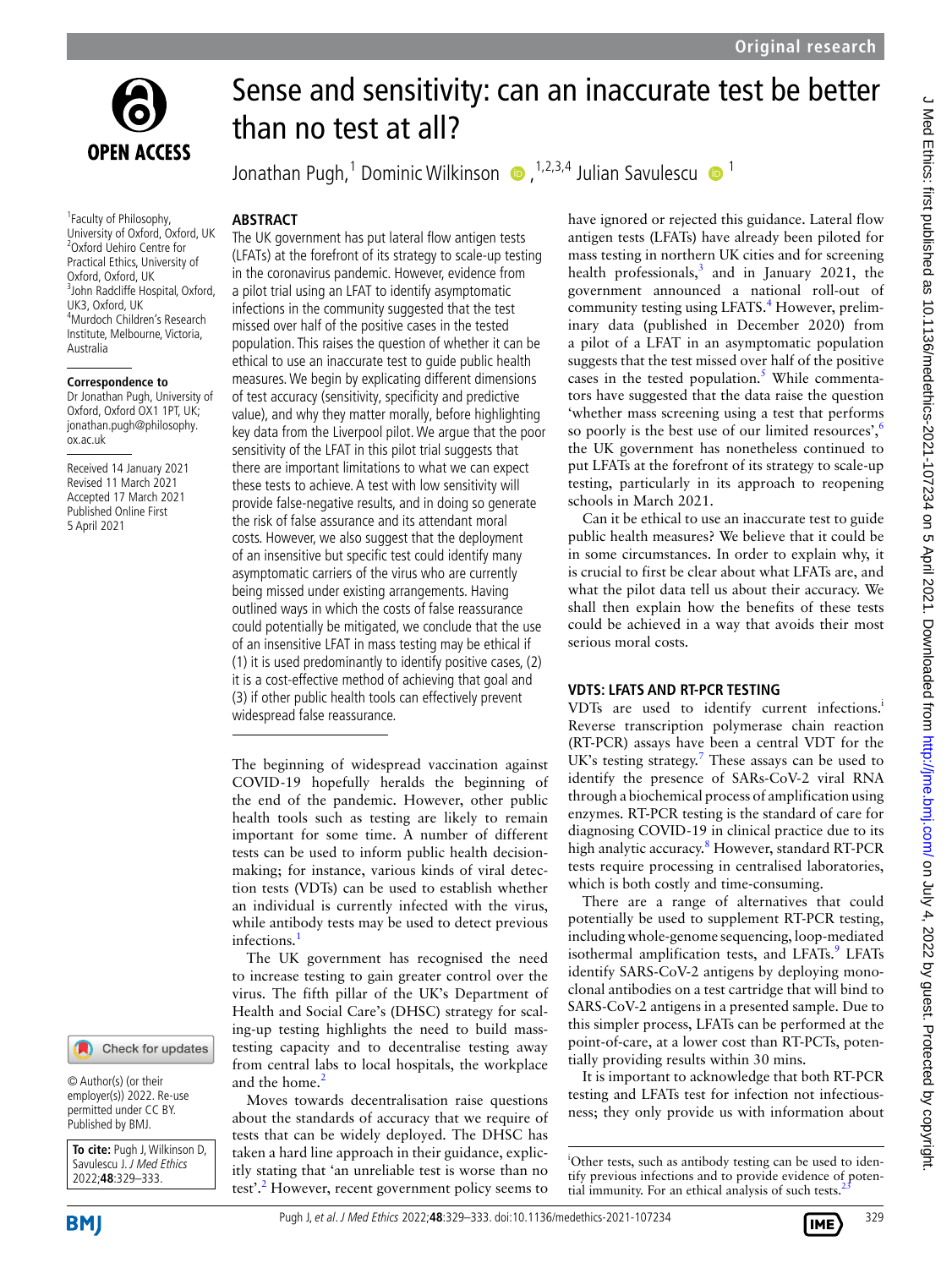whether or not a person is infected with the virus, and not how likely they are to transmit it to others.<sup>10</sup> Although RT-PCR can be used to assess an individual's viral load, we lack crucial data to establish precisely how viral load relates to infectivity.<sup>11</sup>

The information provided by any VDT is imperfect, since no test is 100% accurate. Accordingly, in order to assess whether LFATs are a suitable supplement to RT-PCR testing, it is important to be clear about different dimensions of test accuracy, and why they matter morally.

### **Sensitivity, specificity and predictive value**

The first dimension of a VDT's accuracy relates to how *sensitive* it is to the presence of the virus among infected individuals. A VDT is sensitive when it correctly identifies a high proportion of those who are actually infected with the virus. The more sensitive the test, the less likely it is to incorrectly deliver a falsenegative result to an individual who is in fact infected.

False-negative results can have significant moral costs. If the VDT is used to confirm a diagnosis, then a false-negative result may contribute to a missed diagnosis and delay in treatment. Furthermore, individuals who believe that they are not infected (on the basis of a negative result) are less likely to engage in behaviours that will reduce viral transmission. If we assume that at least some individuals with false-negative results will be not only infected but also infectious, then low-sensitivity VDTs will likely increase the risk of viral transmission due to the false reassurance they provide.

A second dimension of a VDT's accuracy relates to how *specific* it is—this dimension assesses the test's true negative rate. A VDT is specific when it only identifies a small proportion of people as being infected when in fact, they are not. The more specific a test is, the less likely it is to deliver such false-positive results.

False-positive results also have moral costs.<sup>12</sup> If the VDT is used to confirm a diagnosis, then a false-positive result may contribute to misdiagnosis. A false-positive result in hospital screening may also lead to the postponement or cancellation of an elective procedure, and at a societal level such results will lead to overestimations of the prevalence of the virus.<sup>12</sup> It may also result in wasteful further investigation or treatment. Finally, given other public health restrictions, a false-positive test may result in individuals having to self-isolate despite not posing a high risk of transmission. VDTs with low specificity may thus lead to the unnecessary infringement of individual liberties.

However, sensitivity and specificity are not the only dimensions of test accuracy that might interest us. We might also want to know how likely it is that a given result is a true result rather than a false result; that is, we might want to know the test's *predictive value*.

Crucially, the predictive value of a test is influenced by the prevalence of the virus within the tested population. Suppose you have a test with 99% specificity and 99% sensitivity. This test is highly accurate. However, suppose you use that test in a population of 100000 people, of which only 1% have the virus. *Ex hypothesi*, in your population, you will have 99000 uninfected people, and 1000 infected people. If the test is 99% sensitive, you can thus expect it to generate 990 true positives and 10 false negatives in the infected members of the group. With 99% specificity, you can expect the test to identify 98 010 true negatives, and 990 false positives in the uninfected members of the group. So even with a test that is 99% specific and sensitive, there will be as many false-positive results as true positives in this population. So while the negative predictive value of test in this example is 99.99%, its positive predictive value in this population is only 50%, due to the low prevalence of the virus within the population. See table 1 for an illustration of these figures.

**Table 1** Worked example of a specific and sensitive test with low positive predictive value

| Pop=100 000<br>Prevalence=1%<br>Sensitivity=99%<br>Specificity=99% | Infected $(+)$ | Not infected $(-)$ | PV                 |
|--------------------------------------------------------------------|----------------|--------------------|--------------------|
| Positive test result $(+)$                                         | 990            | 990                | Positive PV=50%    |
| Negative test result $(-)$                                         | 10             | 98 010             | Negative PV=99.99% |
| Total                                                              | 1000           | 99 000             |                    |

PV, predictive value.

The moral costs of false positive and false negative provide the basis for the DHSC's claim that 'an unreliable test is worse than no test'.<sup>2</sup> Ultimately though, the standards of specificity and sensitivity that we require of VDTs is an ethical judgement. We can only assess this by attending to the moral costs of false-positive and false-negative results, and the benefits of identifying true positive and negative results. For new point-of-care VDTs, the Medicines and Healthcare Regulatory Agency target product profile suggests that the minimum threshold for acceptable test sensitivity is 80% (within 95% CIs of 70%–100%), while the respective threshold for specificity is 95% (within 95% CIs of 90%–100%).<sup>13</sup> By point of contrast, it has been suggested that RT-PCR assays used in the UK have a sensitivity and specificity of over 95% in laboratory conditions. $12$  (Notably, analytic performance in laboratory settings can differ significantly from real-world operational performance. $^{12}$ )

We shall return to the ethical significance of false positive and false negatives below. First though, we shall explain the key data from the Liverpool pilot.

## **The Liverpool pilot data**

Pilot data from a study of the real-world use of the Innova LFAT for mass testing of asymptomatic participants in Liverpool has suggested that the test had a sensitivity of only 48.89%.<sup>ii</sup> This low sensitivity score led many observers to claim that the Innova LFAT is not fit for the purpose of mass point-of-care testing, due to its high false-negative rate.<sup>614</sup>

The Liverpool data include some other interesting nuances. First, despite the low sensitivity score, the test had a negative predictive value of 99.23% in the tested population.<sup>iii</sup> However, the high negative predictive value of the test here is largely due to the fact that there was a low prevalence of the virus in the population—only 45 participants received a positive PCR test result out of the 3026 participants who received a valid result on both a LFAT and PCR test (roughly 1.5%).

The participants in the study also received a PCR test that measured their viral load. Interestingly, the sensitivity of the LFAT test was higher in participants who had a higher viral load—in participants who were found to have the highest viral load following a PCR test, the Innova LFAT's sensitivity was 85.7%.iv

Finally, the pilot data suggests that the Innova test had a specificity of 99.93%.<sup>v</sup> It also had a positive predictive value of

iiWith 95% CIs of 33.7% to 64.23%. It should be acknowledged that the accuracy performance of the Innova LFAT was measured against RT-PCR– testing as the gold standard. $\frac{5}{5}$ 

iiiWith 95% CIs of 98.85% to 99.51%.<sup>5</sup>

<sup>&</sup>lt;sup>iv</sup>With 95% CIs of 57.2% to 98.2%.<sup>5</sup>

<sup>&</sup>lt;sup>v</sup>With 95% CIs of 99.76% to 99.99%.<sup>5</sup>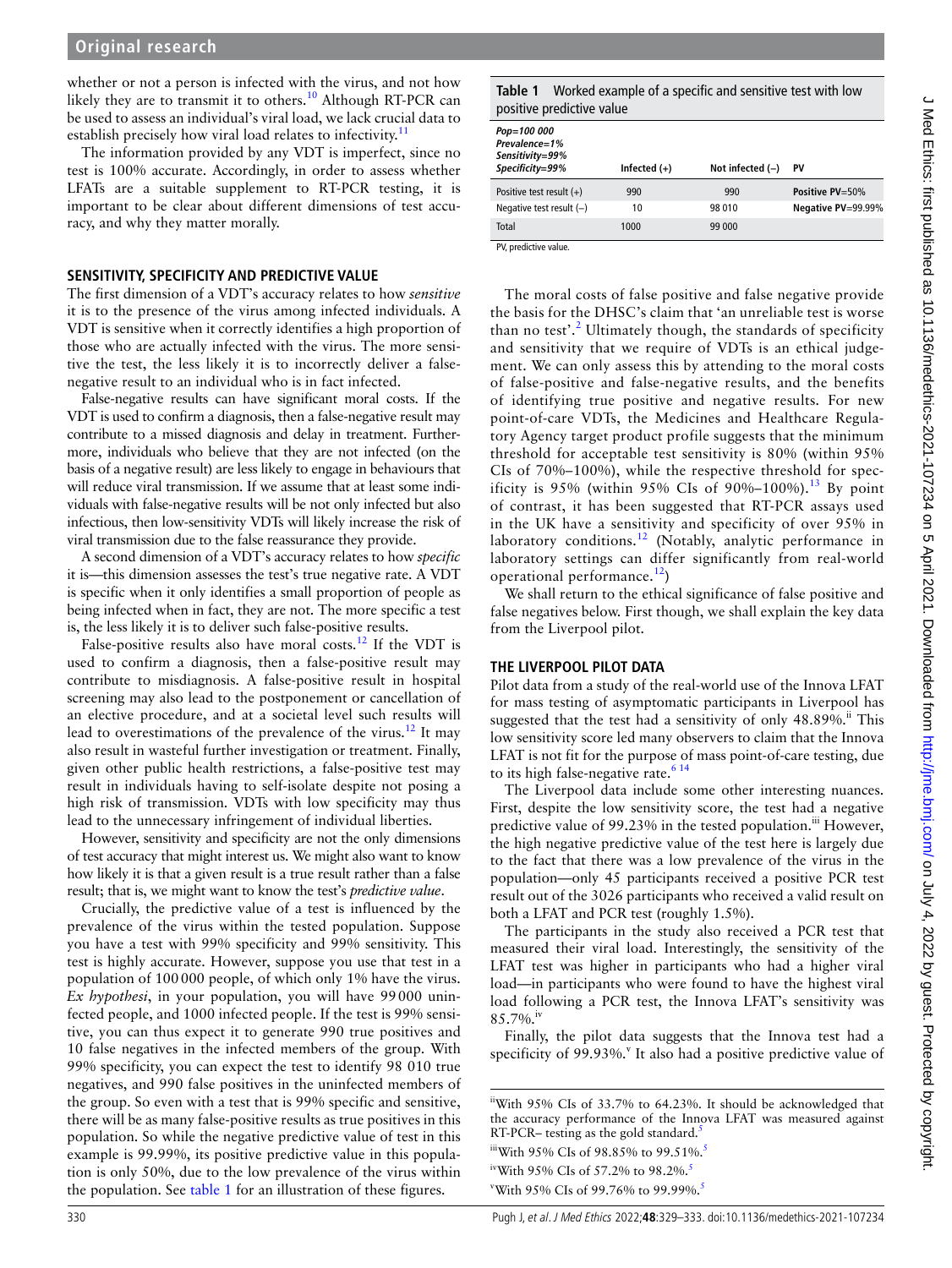91.67% in this population, despite the relatively low prevalence of the virus.<sup>vi</sup>

## **Where now for mass testing?**

Much of the rhetoric surrounding mass testing has suggested that it can provide reassurance to people that they are not currently infected, and potentially enable access to public spaces.<sup>9</sup> Indeed, the strategy in the Liverpool study had been to pursue 'SMART'—Systematic, Meaningful Asymptomatic Repeated Testing. SMART incorporates a three-pronged approach that aims to (1) test to protect (particularly people at highest risk), (2) test to release (eg, people from quarantine earlier) and (3) test to enable (ie, to allow a return to activities).  $15$ 

Further afield, at the time of the initial submission of this paper in January 2021, travellers over the age of 11 have to present evidence of a negative result from an authorised VDT in order to travel from the UK to France. The INNOVA SARS-CoV-2 Antigen Rapid Qualitative Test was one LFAT that was initially authorised for this purpose, but LFAT results are no longer accepted for this purpose.<sup>16</sup> This is supported by the fact that the Liverpool data regarding the sensitivity of the tests suggest that a negative result can only provide limited assurance that a person is not infected. Indeed, the report of the pilot data states that The Liverpool Health Protection Board decided to pause plans to use the Innova test to enable visitor access to care home settings as a result of the findings.<sup>5</sup>

A test with low sensitivity will provide false-negative results, and in doing so generate the risk of false assurance and its attendant moral costs. The key question then is whether these significant costs could be outweighed by the benefits of using the test. We shall first outline the potential benefits of using LFATs with the degree of accuracy suggested by the Liverpool data, before considering whether it may be possible to diminish the risks and costs of false reassurance that their use might engender.

## **The benefits of a specific but insensitive test**

RT-PCR is the current gold standard of testing, but such testing in the NHS is largely reserved for symptomatic individuals.<sup>1</sup> Accordingly, current PCR testing arrangements are poorly suited to identifying asymptomatic carriers. This is a concern, because we know that there are a significant number of asymptomatic carriers of the virus, although estimates vary considerably.<sup>10</sup> However, we do not have a robust understanding of the contribution of asymptomatic cases to viral transmission<sup>10 18</sup>; indeed, a recent systematic review and meta-analysis found study estimates of the contribution of asymptomatic infection to SARS-CoV-2 transmission ranging from 6% to 69%.<sup>18</sup>

The main tool at our disposal for identifying asymptomatic carriers is tracing the contacts of individuals who have received a positive test result. Notice that even if we assume that the tracing system is functioning effectively, this approach will not be very specific. Suppose X receives a positive PCR test result and has been in contact with Y. There are a number of reasons why X's contact does not entail that Y will become infected. For instance, X may not have been infectious at the time of contact, or the contact may not have lasted for a sufficient duration to enable infection.

Separately, there have also been well-documented problems with the functioning of the test and trace system in the  $UK;^{19}$  an interim report from the National Audit Office highlights the fact that from March to October 2020 the system reached only 66%

of the close contacts of index cases. SAGE have advised that an effective test and trace system should reach at least 80% of close contacts.<sup>20 21</sup> In short, contact tracing to identify asymptomatic carriers may not in practice be effectively identifying a large proportion of asymptomatic carriers, and such an approach will generate a high number of false-positive results.

We are not suggesting that contract tracing should not take place. Rather, we highlight the need to consider alternatives. Obviously, the best alternative would be a test that could be widely deployed, and which is both highly sensitive and specific. However, such an alternative is not currently available. Even though it might be possible to expand PCR testing capacity for the purposes of population screening, such expansion would have considerable financial costs. Moreover, as detailed above, obtaining a PCR test results takes more time than obtaining the result of a LFAT, because of the laboratory processing required by the former kind of testing.

Of course, other things being equal, we should choose to implement a more sensitive test. However, if a cheap, quick and reasonably specific test could be used in a population that would not otherwise have testing, or as a supplement to other forms of positive case identification (like contact tracing), then it will *identify cases that would otherwise have been missed*. That is why a specific but insensitive test can be better than no test. Ensuring that individuals who test positive on an LFAT self-isolate can be justified if the test's rate of false positives is sufficiently low. For greater certainty, LFATs could be used to triage individuals who are sent for RT-PCR testing.

One important consideration is whether the mass use of LFATs is the best use of resources. To ascertain this, we would need to know how many additional asymptomatic cases mass LFAT testing could be expected to identify, and the cost. $^{22}$  Although LFATs themselves are relatively low cost tests, rolling them out a mass testing programme will require a considerable amount of supplementary resources.

We now turn to consider how the potential costs of an insensitive LFAT test could be mitigated.

# **Mitigating false reassurance**

The most significant moral cost of false-negative results in mass testing is false reassurance, which may lead individuals to unwittingly spread the virus. The extent to which this moral cost will obtain will depend partly on the context in which the test is deployed, the messaging surrounding the test, and how the results are conveyed. As we now explain, this means that there may be measures that could be employed to mitigate this potential cost of the tests, although they may not succeed in fully addressing this cost.

First, testing strategy could move away from the three-pronged (protect, release, enable) SMART approach. A negative result is more likely to lead a recipient to engage in behaviours that will increase transmission, if the result is used to justify releasing individuals from restrictions affecting those who have not been tested (eg, travelling to France, visiting a care home). Therefore, there is a strong argument against using negative results from an insensitive LFAT to justify exemptions from public health restrictions.

This is one reason why LFATs would not provide a reliable basis for 'immunity passports' of the sort that have been widely discussed as the pandemic has progressed  $^{23}$   $^{24}$  Another is that a *true* negative test result on a VDT does not provide any information about the individual's immunity to future infection; it can only tell us that the individual is not currently infected.

<sup>&</sup>lt;sup>vi</sup>With 95% CIs of 73% to 98.97%.<sup>5</sup>

Pugh J, et al. J Med Ethics 2022;**48**:329–333. doi:10.1136/medethics-2021-107234 331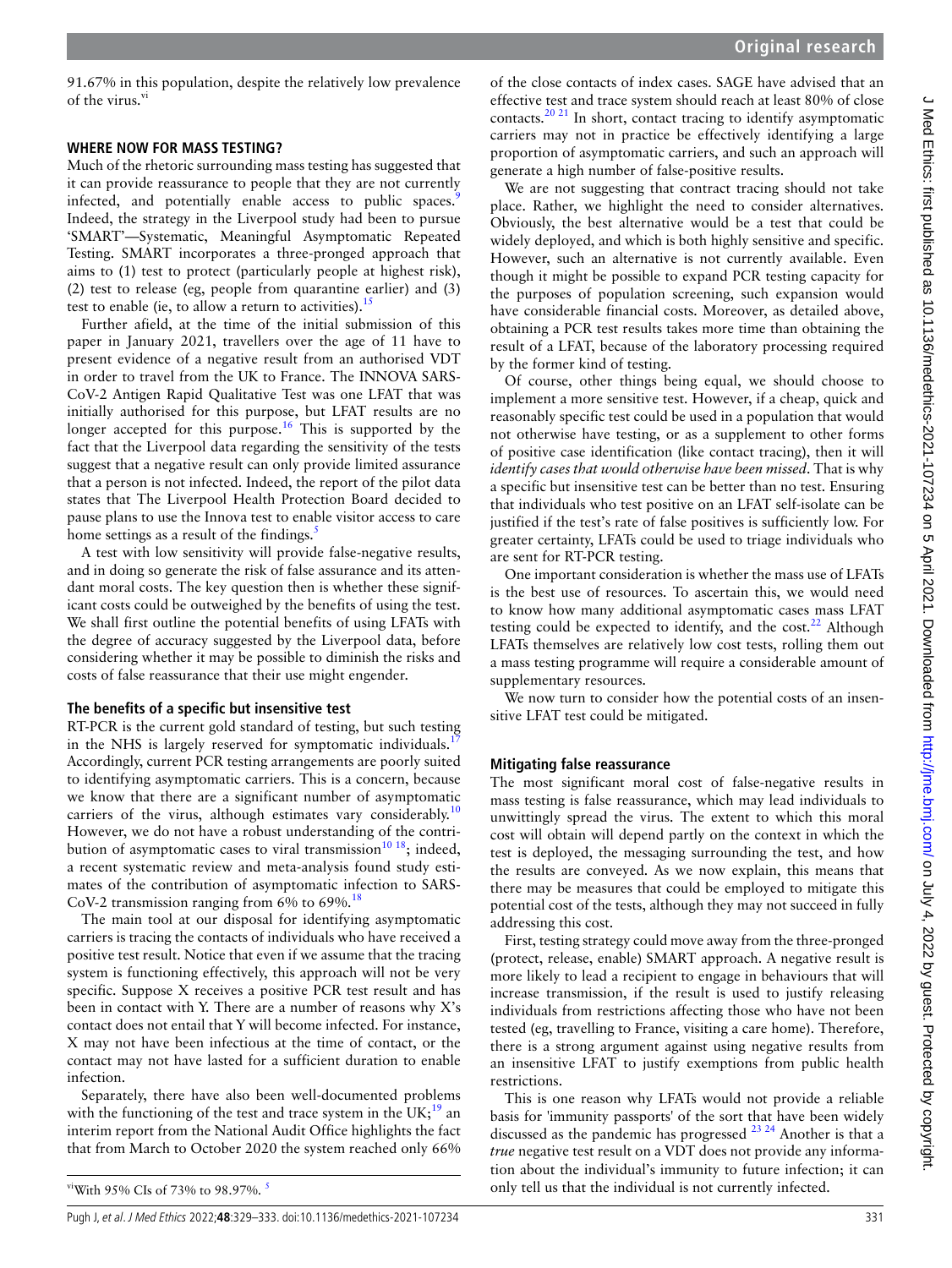## **Original research**

Yet, one could instead use positive results to justify the imposition of further restrictions on individuals (such as self-isolation), without similarly using negative results to justify releasing individuals from other existing restrictions. Indeed, the more stringent the existing restrictions for individuals who have not been tested, the less harm that false reassurance would cause.

Second, such a change in strategy could be accompanied by moving public health messaging away from the three-prongs of SMART, to a two-pronged strategy of protection and case identification. Such testing could be also targeted more specifically at those at greatest risk of exposure; that is, we could justifiably target LFATs predominantly at those who are most likely to have been infected, if the positive results generated by the test are reasonably reliable, and the main purpose of the test on this strategy would be to identify positive cases.

Third, it might also be possible to communicate test results in a manner that clarifies that positive results are robust in a way that negative results are not. This would help to maintain a degree of uncertainty regarding negative results that would serve as a guard against false reassurance. For instance, positive results could be communicated as definite confirmation of infection, while negative results could be framed as inconclusive.

The problem with all of these strategies is that they are difficult public health messages to communicate effectively, and there is a danger that they may reduce willingness to undergo testing. It is thus not clear that they would be sufficient to ensure that the benefits of the test ultimately outweigh the cost of false reassurance.

However, the Liverpool data suggesting that the LFAT used in the study had a higher sensitivity to higher viral load (in conjunction with other LFAT trials suggesting a similar relationship<sup>25</sup>) suggest an alternative way in which further study could help. The moral cost of false reassurance only obtains if we assume that the individuals who receive a false-negative result are also *infectious*; so the crucial question here is what proportion of false-negative results are infectious. We currently lack crucial data to answer this question.<sup>10</sup> However, if we were to find stronger evidence of the relationship between higher viral loads and increased infectiousness,<sup>vii</sup> this could have two important implications for LFATs that are more sensitive to higher viral loads. First, it would mean that the true positive cases that the tests detect would be in those that are most likely to be infectious. Second, it would mean that many of the the false-negative results would be in individuals who are less infectious. The low sensitivity of a test matters less if false negatives are mostly in individuals who will not go on to transmit the virus.

While we lack crucial data here, this potential feature of LFATs, and the fact that their speed and low cost make regular retesting possible have led some researchers to argue that regulators need to rethink the significance of test sensitivity. Rather than assessing tests on the basis of their sensitivity in one-off uses, Mina *et al* have argued that regulators should assess tests on the basis of their sensitivity when used as part of a regular testing regimen aimed to detect infection in the population.<sup>26</sup> While there is a need for more data to establish the relationship between viral load and infectiousness, and the sensitivity and cost-effectiveness of non-supervised repeat testing, this highlights one way in which the harms of LFAT testing could be lower if used as part of a targeted testing campaign.

## **The normativity of reliability**

It is a mistake to think that the reliability of a test is only an objective scientific judgement. Whether a test is reliable enough is determined both by its scientifically determined objective accuracy, but also by whether it is sensitive and specific enough for the desired goals to be achieved. The latter is a value judgement. Whether a test, such as a LFAT, is sensitive enough depends in part on the value we place on liberty and freedom, versus public health. Decisions about where the line is drawn must be informed by judgements about the value of public health as well as the values of liberty, autonomy, justice and non-maleficence.

The value judgments we make in this regard will also be determined by context. For example, if effective treatments are developed, then a false negative is less important. Moreover, as vaccination is rolled-out and we progress towards herd immunity, then a false negative will have a lower chance of transmission. As in all aspects of the pandemic, values and ethics loom large, though they are misrepresented as medical or scientific issues. Issues of test reliability are no different.

The Liverpool pilot data are a significant set-back for what we can expect LFATs to achieve in mass testing. However, it does not necessarily indicate that LFATs should be removed from our public health toolbox—instead, it may change the job that we use them for. It can make sense to use a tool that has a relatively high false-negative rate if it is also highly specific, and if there is a pressing need to identify more infections. It can be ethical to use such a tool when (1) it is used for that prescribed purpose, (2) it is a cost-effective method of achieving that goal and (3) if other public health tools can effectively prevent widespread false reassurance. A test that is accurate in some ways but inaccurate in others can be better than no test at all when it is used wisely.

**Twitter** Dominic Wilkinson @Neonatalethics

**Contributors** JP conceived and drafted the initial version of the manuscript. JS and DW redrafted and added additional material to later drafts.

**Funding** DW was supported for this work by a grant from the Wellcome trust 203132/Z/16/Z. JS was supported for this work by a grant from the Wellcome trust WT203132JP DW and JS received funding from the UKRI.

**Disclaimer** The funders had no role in the preparation of this manuscript or the decision to submit for publication.

**Competing interests** JP's research on on this paper was funded by the UK Pandemic Ethics Accelerator Project. DW received funding from the UK Pandemic Ethics Accelerator Project and the Wellcome Trust. JS received funding from the UK Pandemic Ethics Accelerator Project, the Wellcome Trust, and through his involvement with the Murdoch Children's Research Institute, received funding through from the Victorian State Government through the Operational Infrastructure Support (OIS) Program.

**Patient consent for publication** Not required.

**Provenance and peer review** Not commissioned; externally peer reviewed.

**Data availability statement** (1) The data cited in this study are available in the cited publically available documents.

**Open access** This is an open access article distributed in accordance with the Creative Commons Attribution 4.0 Unported (CC BY 4.0) license, which permits others to copy, redistribute, remix, transform and build upon this work for any purpose, provided the original work is properly cited, a link to the licence is given, and indication of whether changes were made. See: https://creativecommons.org/ licenses/by/4.0/.

#### **ORCID iDs**

Dominic Wilkinson http://orcid.org/0000-0003-3958-8633 Julian Savulescu http://orcid.org/0000-0003-1691-6403

#### **References**

viiHowever, Dinnes et al notes some important reasons for doubting the claim that high viral load is correlated with infectivity.<sup>2</sup>

<sup>1</sup> GOV.UK. Coronavirus (COVID-19): antibody testing [Internet]. Available: https://www. gov.uk/government/publications/coronavirus-covid-19-antibody-tests/coronaviruscovid-19-antibody-tests [Accessed 7 Jan 2021].